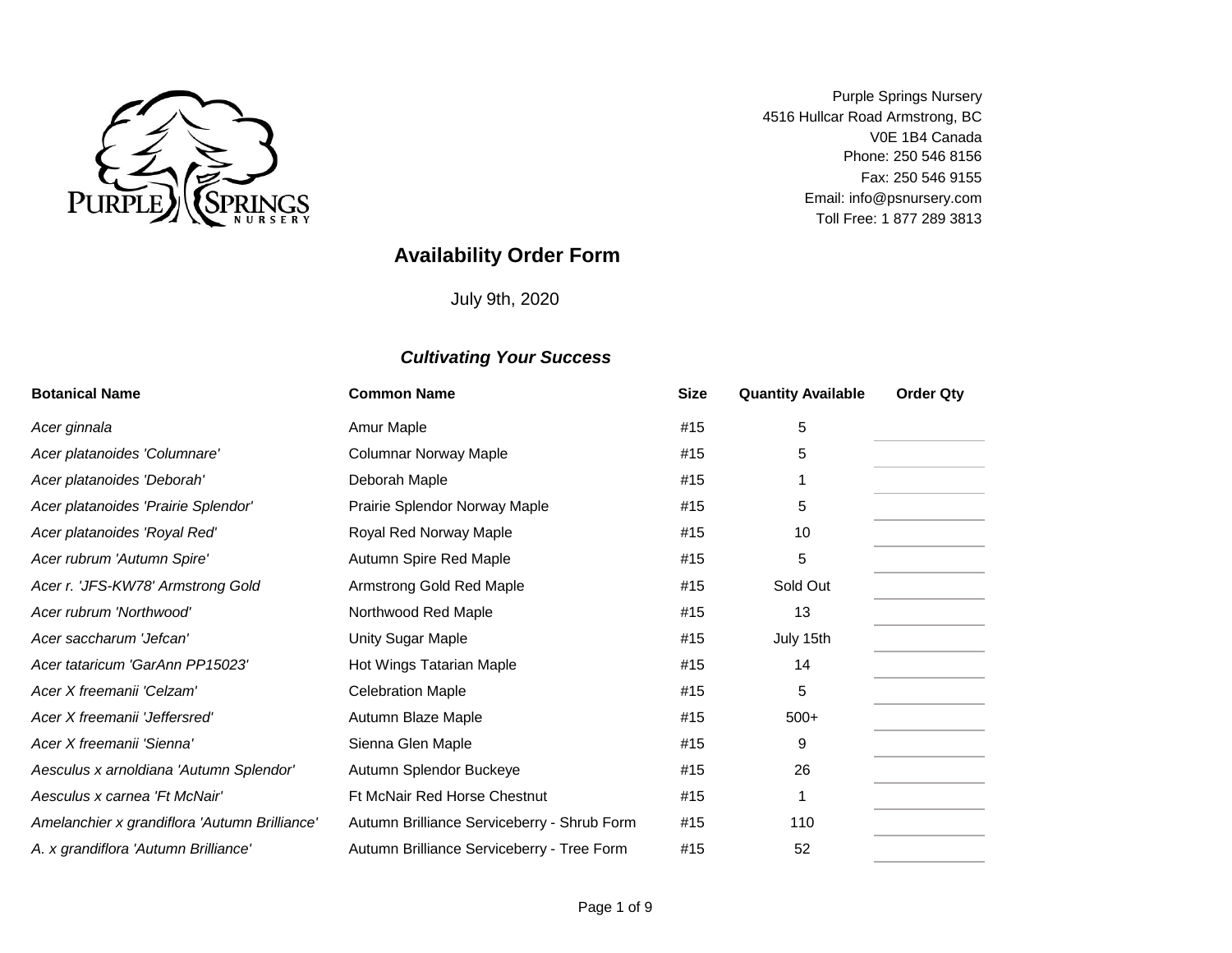| <b>Botanical Name</b>              | <b>Common Name</b>                   | <b>Size</b> | <b>Quantity Available</b> | <b>Order Qty</b> |
|------------------------------------|--------------------------------------|-------------|---------------------------|------------------|
| Betula platyphylla 'Fargo PP10963' | Dakota Pinnacle Birch                | #15         | 10                        |                  |
| Celtis 'JFS-KSU1'                  | <b>Prarie Sentinel Hackberry</b>     | #15         | 5                         |                  |
| Celtis occidentalis                | Common Hackberry                     | #15         | 14                        |                  |
| Crataegus x mordenensis 'Snowbird' | Snowbird Hawthorn                    | #15         | Sold Out                  |                  |
| Crataegus x mordenensis 'Toba'     | Toba Hawthorn                        | #15         | 50                        |                  |
| Elaeagnus angustifolia             | <b>Russian Olive</b>                 | #15         | 5                         |                  |
| Fraxinus pennsylvanica 'Patmore'   | Patmore Green Ash                    | #15         | 193                       |                  |
| Fraxinus pennsylvanica 'Rugby'     | Prairie Spire Ash                    | #15         | 112                       |                  |
| Gleditsia triacanthos 'Harve'      | Northern Acclaim Honeylocust         | #15         | July 15th                 |                  |
| Gleditsia triacanthos 'Suncole'    | <b>Sunburst Honeylocust</b>          | #15         | 17                        |                  |
| Gleditsia t. var. i. 'Shademaster' | Shademaster Honeylocust              | #15         | Sold Out                  |                  |
| Juglans regia 'Carpathian'         | English Walnut                       | #15         | 5                         |                  |
| Malus x 'Courageous'               | Courageous Crabapple                 | #15         | Sold Out                  |                  |
| Malus domestica 'Honeycrisp'       | Honeycrisp Apple                     | #15         | 15                        |                  |
| Malus x 'Jeflite'                  | <b>Starlite Flowering Crabapple</b>  | #15         | 47                        |                  |
| Malus x 'Spring Snow'              | Spring Snow Flowering Crabapple      | #15         | July 15th                 |                  |
| Malus x 'Thunderchild'             | Thunderchild Flowering Crabapple     | #15         | 60                        |                  |
| Malus x adstringens 'Durleo'       | <b>Gladiator Flowering Crabapple</b> | #15         | Sold Out                  |                  |
| Physocarpus opulifolius 'Monlo'    | Diablo Ninebark                      | #15         | 16                        |                  |
| Populus tremula 'Erecta'           | Swedish Columnar Aspen               | #15         | 50                        |                  |
| Populus tremuloides                | Trembling Aspen (tree Form)          | #15         | 10                        |                  |
| Populus tremuloides 'Clump form'   | Trembling Aspen Clump Form           | #15         | Sold Out                  |                  |
| Prunus evans                       | Evans Cherry                         | #15         | Sold Out                  |                  |
| Prunus nigra 'Princess Kay'        | Princess Kay Flowering Plum          | #15         | Sold Out                  |                  |
| Prunus virginiana                  | <b>Schubert Chokecherry</b>          | #15         | Sold Out                  |                  |
| Quercus macrocarpa                 | <b>Burr Oak</b>                      | #15         | 20                        |                  |
| Sorbus aucuparia 'Michred'         | Cardinal Royal Mountain Ash          | #15         | 2                         |                  |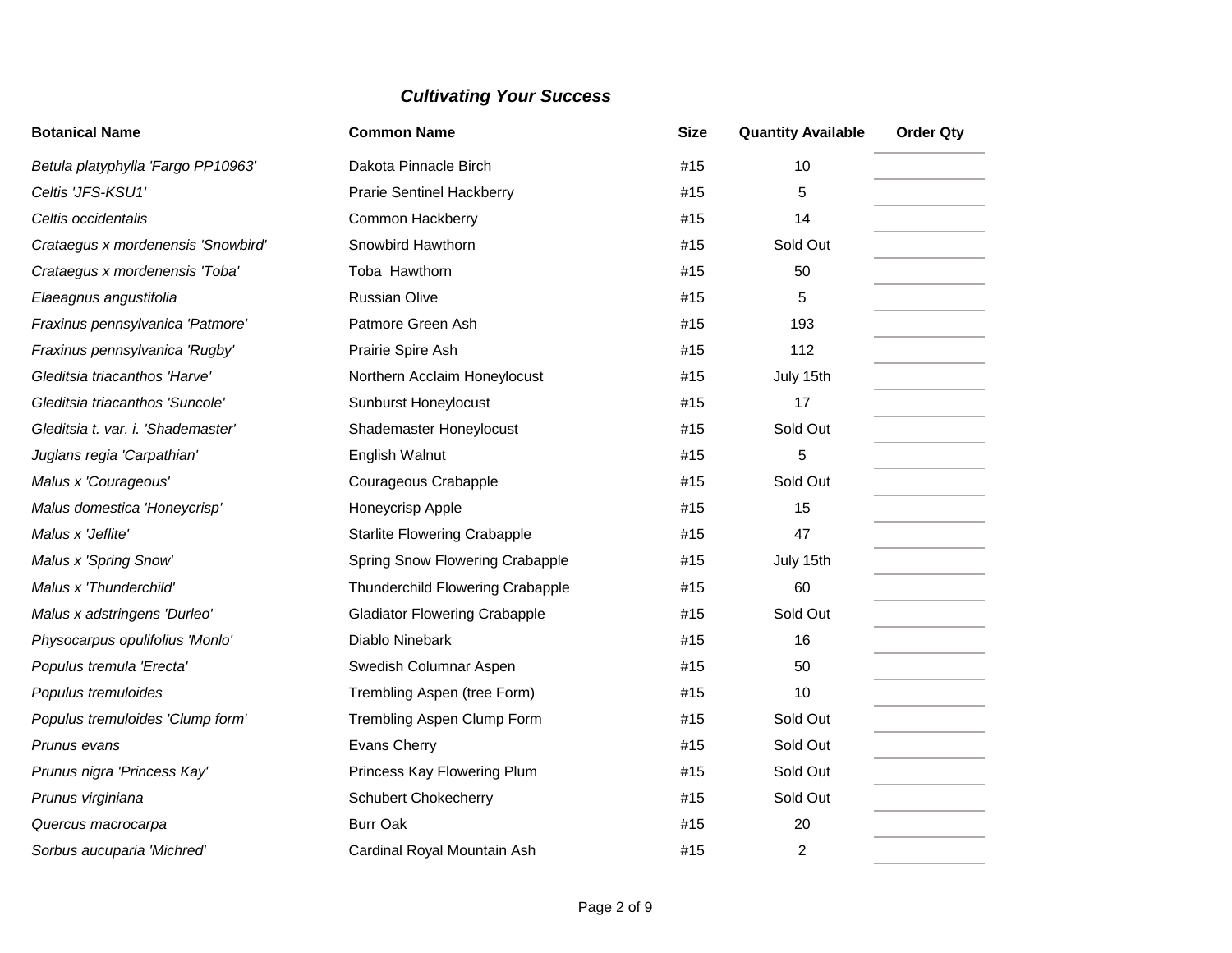| <b>Botanical Name</b>                   | <b>Common Name</b>            | <b>Size</b> | <b>Quantity Available</b> | <b>Order Qty</b> |
|-----------------------------------------|-------------------------------|-------------|---------------------------|------------------|
| Sorbus decora                           | Showy Mountain Ash            | #15         | $\overline{7}$            |                  |
| Syringa reticulata 'Ivory Silk'         | Ivory Silk Japanese Lilac     | #15         | Sold Out                  |                  |
| Tilia americana 'American Sentry'       | American Sentry Linden        | #15         | 5                         |                  |
| Tilia americana euchlora 'Redmond'      | Redmond Linden                | #15         | Sold Out                  |                  |
| Tilia cordata 'Corzam'                  | Corinthian Little Leaf Linden | #15         | 3                         |                  |
| Tilia cordata 'Greenspire'              | Greenspire Littleleaf Linden  | #15         | 177                       |                  |
| Ulmus americana                         | American Elm                  | #15         | 1                         |                  |
| Ulmus americana 'Brandon'               | <b>Brandon Elm</b>            | #15         | 35                        |                  |
| <b>Bylands Upright Elm</b>              | <b>Bylands Upright Elm</b>    | #15         | 22                        |                  |
| Ulmus americana 'Patmore'               | Patmore Elm                   | #15         | 43                        |                  |
|                                         |                               |             |                           |                  |
| Acer ginnala                            | Amur Maple                    | 50mm        | Sold Out                  |                  |
| Acer negundo 'Sensation'                | <b>Sensation Boxelder</b>     | 50mm        | July 15th                 |                  |
| Acer platanoides 'Deborah'              | Deborah Maple                 | 50mm        | Sold Out                  |                  |
| Acer platanoides 'Prairie Splendor'     | Prairie Splendor Norway Maple | 50mm        | 20 (July)                 |                  |
| Acer tataricum 'GarAnn PP15023'         | Hot Wings Tatarian Maple      | 50mm        | Sold Out                  |                  |
| Acer X freemanii 'Jeffersred'           | Autumn Blaze Maple            | 50mm        | 200 (July)                |                  |
| Acer X freemanii 'Jeffersred'           | Autumn Blaze Maple            | 60mm        | July                      |                  |
| Acer X freemanii 'Jeffersred'           | Autumn Blaze Maple            | Oversize    | Sold Out                  |                  |
| Acer X freemanii 'Sienna'               | Sienna Glen Maple             | 50mm        | 4                         |                  |
| Acer X freemanii 'Sienna'               | Sienna Glen Maple             | 60mm        | Sold Out                  |                  |
| Aesculus glabra                         | Ohio Buckeye                  | 50mm        | 20                        |                  |
| Aesculus glabra                         | Ohio Buckeye                  | 60mm        | 20                        |                  |
| Aesculus glabra                         | Ohio Buckeye                  | 70mm        | $\overline{2}$            |                  |
| Aesculus x arnoldiana 'Autumn Splendor' | Autumn Splendor Buckeye       | 50mm        | Sold Out                  |                  |
| Aesculus x arnoldiana 'Autumn Splendor' | Autumn Splendor Buckeye       | 60mm        | Sold Out                  |                  |
| Betula papyrifera 'Chickadee'           | Chickadee Birch               | 50mm        | Sold Out                  |                  |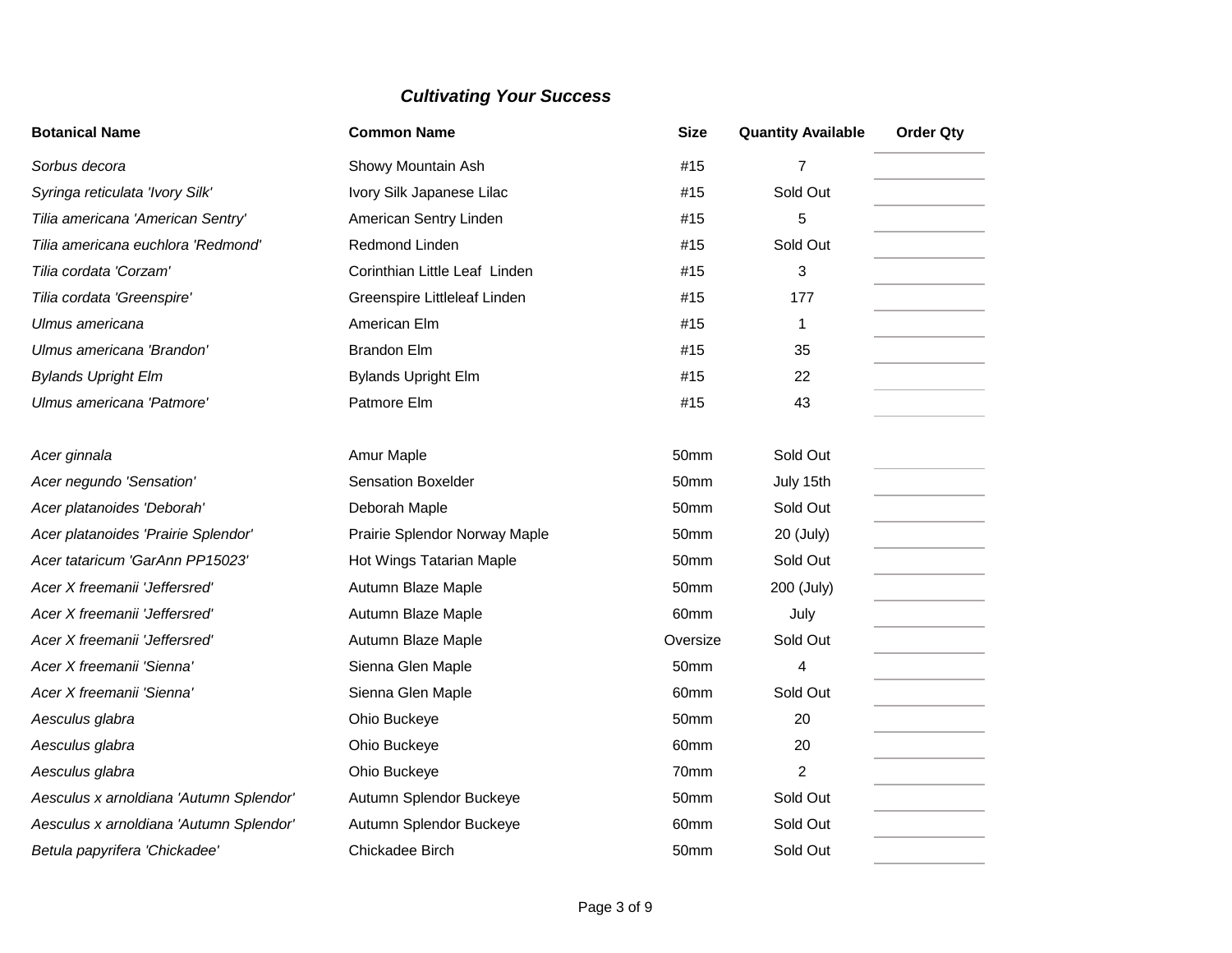| <b>Botanical Name</b>              | <b>Common Name</b>           | <b>Size</b>      | <b>Quantity Available</b> | <b>Order Qty</b> |
|------------------------------------|------------------------------|------------------|---------------------------|------------------|
| Betula papyrifera 'Chickadee'      | Chickadee Birch              | 60mm             | 4                         |                  |
| Betula papyrifera 'Chickadee'      | Chickadee Birch              | 70mm             | 3                         |                  |
| Betula papyrifera 'Varen'          | Prairie Dream Paper Birch    | 50mm             | 35                        |                  |
| Betula papyrifera 'Varen'          | Prairie Dream Paper Birch    | 60mm             | 33                        |                  |
| Betula papyrifera 'Varen'          | Prairie Dream Paper Birch    | 70mm             | 11                        |                  |
| Betula papyrifera 'Varen'          | Prairie Dream Paper Birch    | Oversize         | $\overline{2}$            |                  |
| Betula platyphylla 'Fargo PP10963' | Dakota Pinnacle Birch        | 50 <sub>mm</sub> | 18                        |                  |
| Betula platyphylla 'Fargo PP10963' | Dakota Pinnacle Birch        | 60 <sub>mm</sub> | Sold Out                  |                  |
| Betula platyphylla 'Fargo PP10963' | Dakota Pinnacle Birch        | 70mm             | Sold Out                  |                  |
| Betula platyphylla 'Fargo PP10963' | Dakota Pinnacle Birch        | Oversize         | Sold Out                  |                  |
| Betula platyphylla 'Jefpark'       | <b>Parkland Pillar Birch</b> | 50mm             | 35                        |                  |
| Betula platyphylla 'Jefpark'       | <b>Parkland Pillar Birch</b> | 60mm             | 140                       |                  |
| Betula platyphylla 'Jefpark'       | <b>Parkland Pillar Birch</b> | 70mm             | 38                        |                  |
| Betula platyphylla 'Jefpark'       | Parkland Pillar Birch        | Oversize         | Sold Out                  |                  |
| Crataegus x mordenensis 'Snowbird' | Snowbird Hawthorn            | 50mm             | 197                       |                  |
| Crataegus x mordenensis 'Snowbird' | Snowbird Hawthorn            | 60mm             | 133                       |                  |
| Crataegus x mordenensis 'Snowbird' | Snowbird Hawthorn            | 70mm             | 100                       |                  |
| Crataegus x mordenensis 'Snowbird' | Snowbird Hawthorn            | Oversize         | 15                        |                  |
| Crataegus x mordenensis 'Toba'     | Toba Hawthorn                | 50mm             | Sold Out                  |                  |
| Crataegus x mordenensis 'Toba'     | Toba Hawthorn                | 60mm             | 4                         |                  |
| Crataegus x mordenensis 'Toba'     | Toba Hawthorn                | 70mm             | 17                        |                  |
| Crataegus x mordenensis 'Toba'     | Toba Hawthorn                | Oversize         | 27                        |                  |
| Fraxinus pennsylvanica 'Durwinky'  | Trojan Ash                   | 70mm             | 1                         |                  |
| Fraxinus pennsylvanica 'Durwinky'  | Trojan Ash                   | Oversize         | 1                         |                  |
| Fraxinus pennsylvanica 'Patmore'   | Patmore Green Ash            | 50mm             | 8                         |                  |
| Fraxinus pennsylvanica 'Patmore'   | Patmore Green Ash            | 60mm             | 12                        |                  |
| Fraxinus pennsylvanica 'Patmore'   | Patmore Green Ash            | 70mm             | 12                        |                  |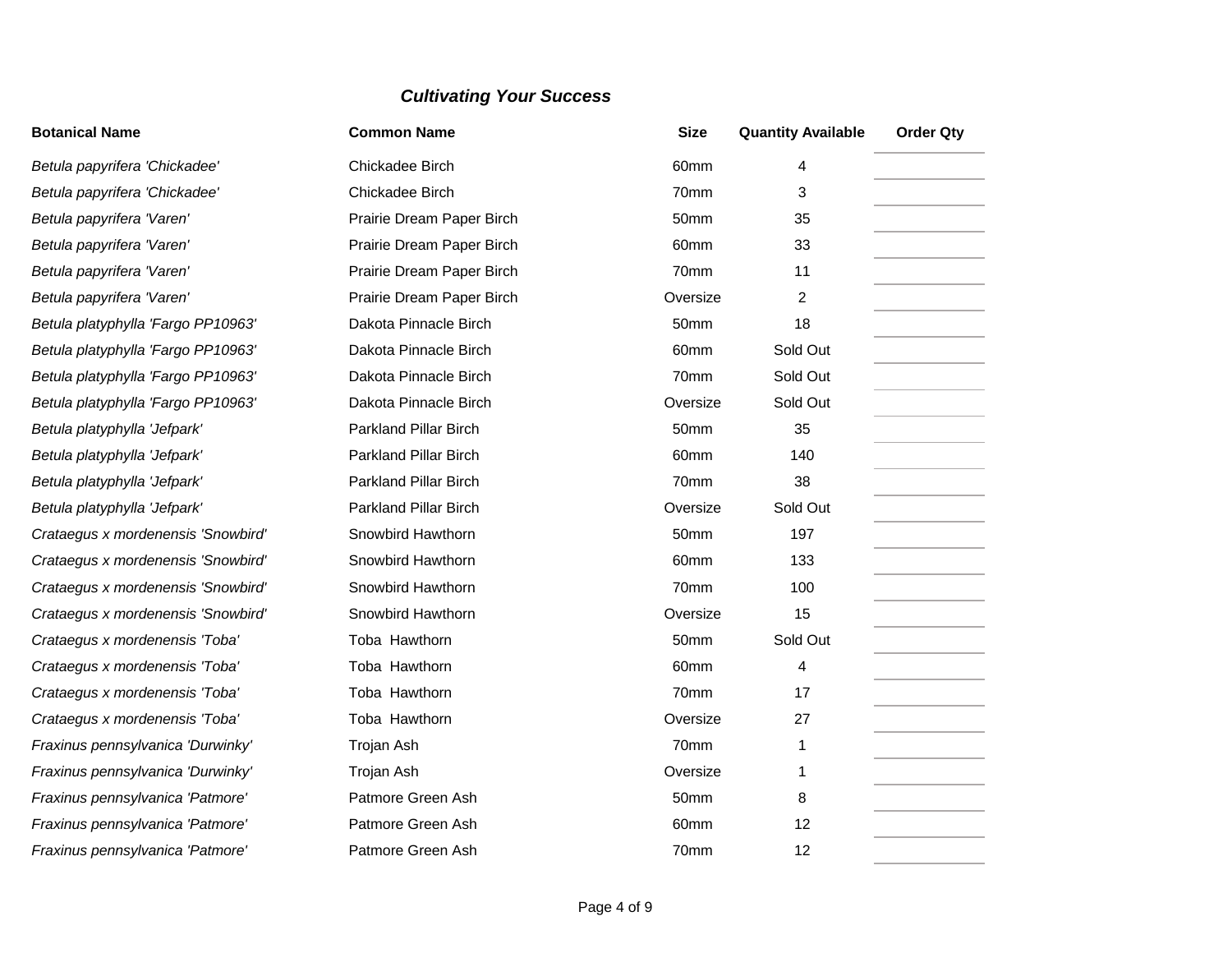| <b>Botanical Name</b>            | <b>Common Name</b>                   | <b>Size</b>      | <b>Quantity Available</b> | <b>Order Qty</b> |
|----------------------------------|--------------------------------------|------------------|---------------------------|------------------|
| Fraxinus pennsylvanica 'Patmore' | Patmore Green Ash                    | Oversize         | Sold Out                  |                  |
| Fraxinus pennsylvanica 'Rugby'   | Prairie Spire Ash                    | 50mm             | 133                       |                  |
| Fraxinus pennsylvanica 'Rugby'   | Prairie Spire Ash                    | 60 <sub>mm</sub> | 31                        |                  |
| Fraxinus pennsylvanica 'Rugby'   | Prairie Spire Ash                    | 70mm             | 8                         |                  |
| Fraxinus pennsylvanica 'Summit'  | Summit Green Ash                     | 50mm             | Sold Out                  |                  |
| Fraxinus pennsylvanica 'Summit'  | Summit Green Ash                     | 60mm             | Sold Out                  |                  |
| Fraxinus pennsylvanica 'Summit'  | Summit Green Ash                     | 70mm             | Sold Out                  |                  |
| Gleditsia triacanthos 'Harve'    | Northern Acclaim Honeylocust         | 50mm             | Sold Out                  |                  |
| Gleditsia triacanthos 'Harve'    | Northern Acclaim Honeylocust         | 60mm             | Sold Out                  |                  |
| Malus domestica 'Honeycrisp'     | Honeycrisp Apple                     | 50mm             | 10                        |                  |
| Malus 'Royalty'                  | Royalty Flowering Crabapple          | 50mm             | Sold Out                  |                  |
| Malus 'Royalty'                  | Royalty Flowering Crabapple          | 60mm             | Sold Out                  |                  |
| Malus 'Royalty'                  | Royalty Flowering Crabapple          | 70mm             | $\overline{2}$            |                  |
| Malus 'Royalty'                  | Royalty Flowering Crabapple          | Oversize         | Sold Out                  |                  |
| Malus x adstringens 'Durleo'     | <b>Gladiator Flowering Crabapple</b> | 50mm             | 365                       |                  |
| Malus x adstringens 'Durleo'     | <b>Gladiator Flowering Crabapple</b> | 60mm             | 30                        |                  |
| Malus x adstringens 'Durleo'     | <b>Gladiator Flowering Crabapple</b> | 70mm             | 2                         |                  |
| Malus x 'Courageous'             | Courageous Crabapple                 | 50mm             | 32                        |                  |
| Malus x 'Courageous'             | Courageous Crabapple                 | 60mm             | 35                        |                  |
| Malus x 'Courageous'             | Courageous Crabapple                 | 70mm             | Sold Out                  |                  |
| Malus x 'Jeflite'                | <b>Starlite Flowering Crabapple</b>  | 50mm             | 168                       |                  |
| Malus x 'Jeflite'                | <b>Starlite Flowering Crabapple</b>  | 60mm             | 17                        |                  |
| Malus x 'Spring Snow'            | Spring Snow Flowering Crabapple      | 50mm             | 30                        |                  |
| Malus x 'Spring Snow'            | Spring Snow Flowering Crabapple      | 60mm             | Sold Out                  |                  |
| Malus x 'Thunderchild'           | Thunderchild Flowering Crabapple     | 50mm             | Sold Out                  |                  |
| Malus x 'Thunderchild'           | Thunderchild Flowering Crabapple     | 60mm             | Sold Out                  |                  |
| Picea pungens                    | Colorado Spruce                      | <b>150cm</b>     | August (172)              |                  |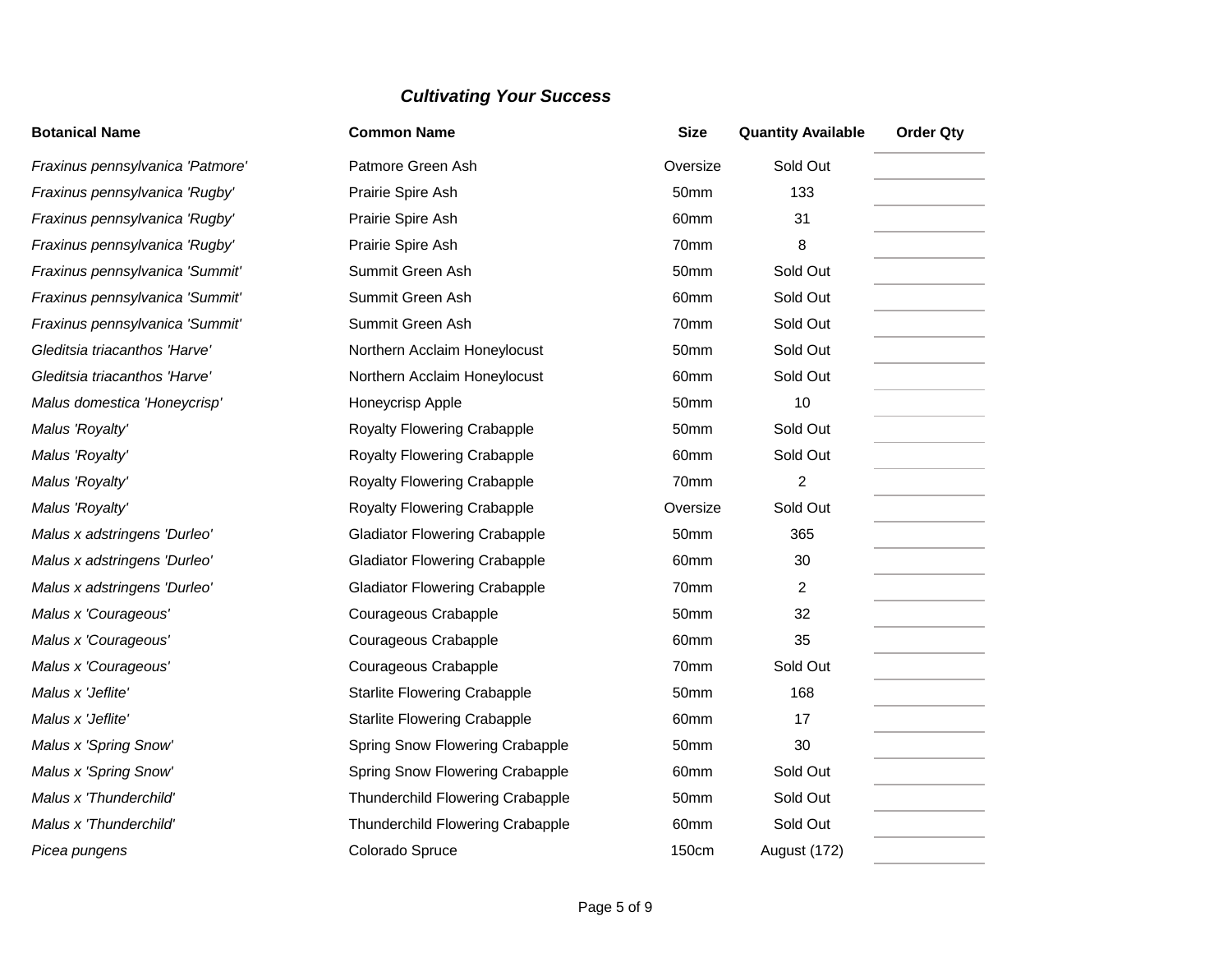| <b>Botanical Name</b>      | <b>Common Name</b>            | <b>Size</b>  | <b>Quantity Available</b> | <b>Order Qty</b> |
|----------------------------|-------------------------------|--------------|---------------------------|------------------|
| Picea pungens              | Colorado Spruce               | 200cm        | August (20)               |                  |
| Picea pungens              | Colorado Spruce               | 250cm        | Sold Out                  |                  |
| Picea pungens              | Colorado Spruce               | 300cm        | Sold Out                  |                  |
| Picea pungens 'Fastigiata' | Columnar Colorado Blue Spruce | 150cm        | Sold Out                  |                  |
| Picea pungens 'Fastigiata' | Columnar Colorado Blue Spruce | 200cm        | Sold Out                  |                  |
| Picea pungens 'Fastigiata' | Columnar Colorado Blue Spruce | 250cm        | Sold Out                  |                  |
| Pinus cembra               | <b>Swiss Stone Pine</b>       | 200cm        | Sold Out                  |                  |
| Pinus contorta             | Lodgepole Pine                | 150cm        | Sold Out                  |                  |
| Pinus contorta             | Lodgepole Pine                | 200cm        | Sold Out                  |                  |
| Pinus contorta             | Lodgepole Pine                | 250cm        | Sold Out                  |                  |
| Pinus contorta             | Lodgepole Pine                | 300cm        | Sold Out                  |                  |
| Pinus ponderosa            | Ponderosa Pine                | <b>150cm</b> | Sold Out                  |                  |
| Pinus sylvestris           | <b>Scots Pine</b>             | 150cm        | Sold Out                  |                  |
| Pinus sylvestris           | <b>Scots Pine</b>             | 200cm        | Sold Out                  |                  |
| Pinus sylvestris           | <b>Scots Pine</b>             | 250cm        | Sold Out                  |                  |
| Pinus sylvestris           | <b>Scots Pine</b>             | 300cm        | Sold Out                  |                  |
| Populus assiniboine        | Assiniboine Poplar            | 60mm         | Sold Out                  |                  |
| Populus assiniboine        | Assiniboine Poplar            | 70mm         | Sold Out                  |                  |
| Populus assiniboine        | Assiniboine Poplar            | Oversize     | September                 |                  |
| Populus tremula 'Erecta'   | Swedish Columnar Aspen        | 50mm         | 257                       |                  |
| Populus tremula 'Erecta'   | Swedish Columnar Aspen        | 60mm         | 343                       |                  |
| Populus tremula 'Erecta'   | Swedish Columnar Aspen        | 70mm         | 234                       |                  |
| Populus tremula 'Erecta'   | Swedish Columnar Aspen        | Oversize     | 148                       |                  |
| Populus tremuloides        | Trembling Aspen (tree Form)   | 50mm         | Call for Availability     |                  |
| Populus tremuloides        | Trembling Aspen (tree Form)   | 60mm         | Call for Availability     |                  |
| Populus tremuloides        | Trembling Aspen (tree Form)   | 70mm         | Call for Availability     |                  |
| Populus tremuloides        | Trembling Aspen (tree Form)   | Oversize     | Call for Availability     |                  |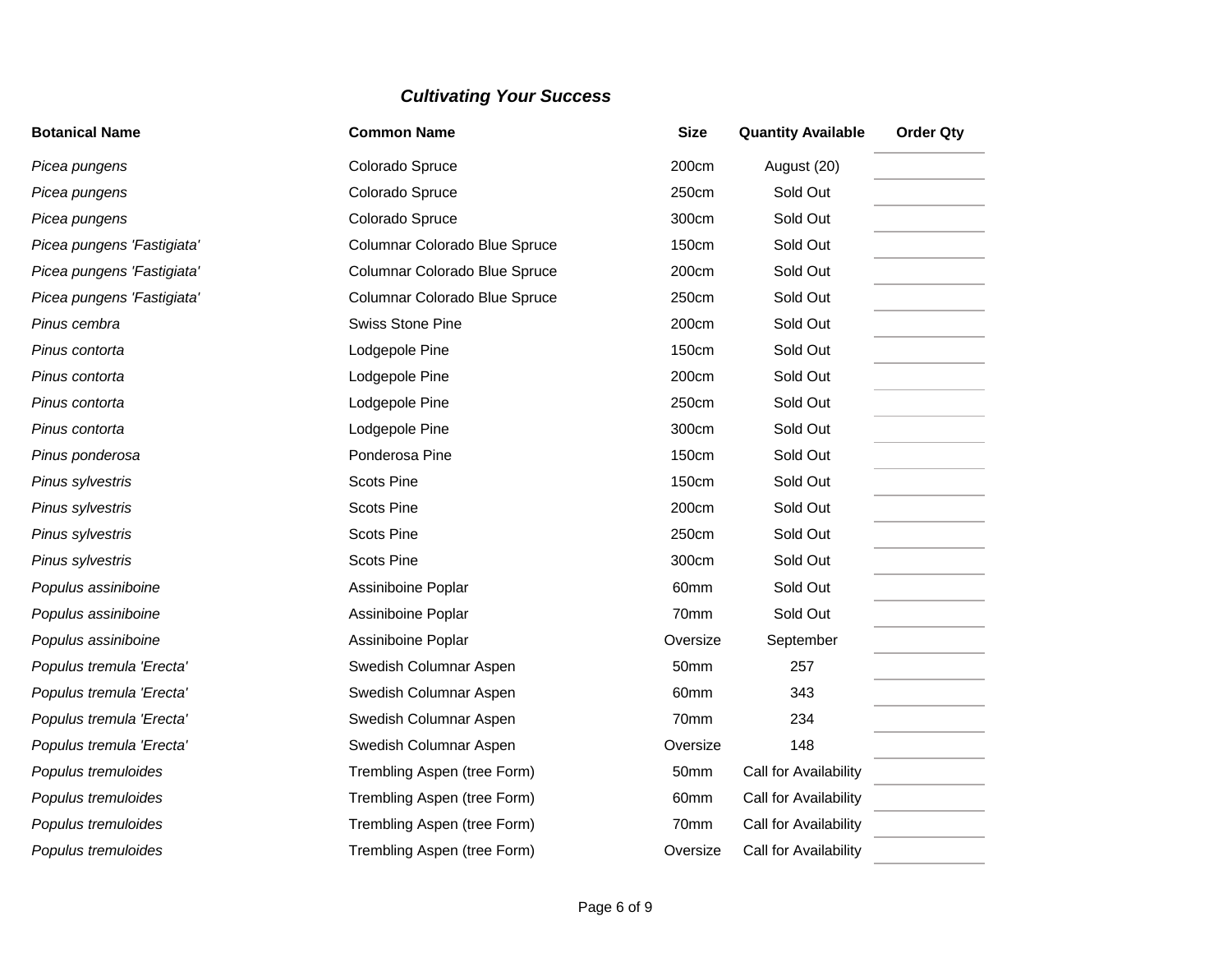| <b>Botanical Name</b>            | <b>Common Name</b>            | <b>Size</b> | <b>Quantity Available</b> | <b>Order Qty</b> |
|----------------------------------|-------------------------------|-------------|---------------------------|------------------|
| Populus tremuloides 'Clump form' | Trembling Aspen Clump Form    | 50mm        | Call for Availability     |                  |
| Populus tremuloides 'Clump form' | Trembling Aspen Clump Form    | 60mm        | Call for Availability     |                  |
| Populus tremuloides 'Clump form' | Trembling Aspen Clump Form    | 70mm        | Call for Availability     |                  |
| Populus tremuloides 'Clump form' | Trembling Aspen Clump Form    | Oversize    | Call for Availability     |                  |
| Populus x 'Byland Green'         | <b>Byland Green Poplar</b>    | 50mm        | July 15th                 |                  |
| Populus x 'Byland Green'         | <b>Byland Green Poplar</b>    | 60mm        | July 15th                 |                  |
| Populus x 'Byland Green'         | <b>Byland Green Poplar</b>    | 70mm        | September                 |                  |
| Populus x 'Byland Green'         | <b>Byland Green Poplar</b>    | Oversize    | September                 |                  |
| Populus x 'Tristis'              | <b>Tristis Poplar</b>         | Oversize    | September (61)            |                  |
| Prunus nigra 'Princess Kay'      | Princess Kay Flowering Plum   | 50mm        | $25$ (July)               |                  |
| Prunus virginiana                | <b>Schubert Chokecherry</b>   | 50mm        | 106                       |                  |
| Prunus virginiana                | <b>Schubert Chokecherry</b>   | 60mm        | 45                        |                  |
| Prunus virginiana                | <b>Schubert Chokecherry</b>   | 70mm        | 6                         |                  |
| Prunus virginiana                | <b>Schubert Chokecherry</b>   | Oversize    | Sold Out                  |                  |
| Pyrus 'DurPSN303'                | Navigator Pear                | 50mm        | Sold Out                  |                  |
| Quercus macrocarpa               | <b>Burr Oak</b>               | 50mm        | Sold Out                  |                  |
| Quercus macrocarpa               | <b>Burr Oak</b>               | 60mm        | Sold Out                  |                  |
| Quercus macrocarpa               | <b>Burr Oak</b>               | 70mm        | Sold Out                  |                  |
| Quercus macrocarpa               | <b>Burr Oak</b>               | Oversize    | $\overline{2}$            |                  |
| Quercus macrocarpa 'Top Gun'     | Top Gun Burr Oak              | 50mm        | Sold Out                  |                  |
| Quercus rubra                    | Northern Red Oak              | 50mm        | Sold Out                  |                  |
| Quercus rubra                    | Northern Red Oak              | 60mm        | Sold Out                  |                  |
| Sorbus aucuparia 'Black Hawk'    | <b>Blackhawk Mountain Ash</b> | Oversize    | 2                         |                  |
| Sorbus aucuparia 'Michred'       | Cardinal Royal Mountain Ash   | 50mm        | 57                        |                  |
| Sorbus aucuparia 'Michred'       | Cardinal Royal Mountain Ash   | 60mm        | 64                        |                  |
| Sorbus aucuparia 'Rossica'       | Russian Mountain Ash          | 50mm        | 50                        |                  |
| Sorbus aucuparia 'Rossica'       | Russian Mountain Ash          | 60mm        | 21                        |                  |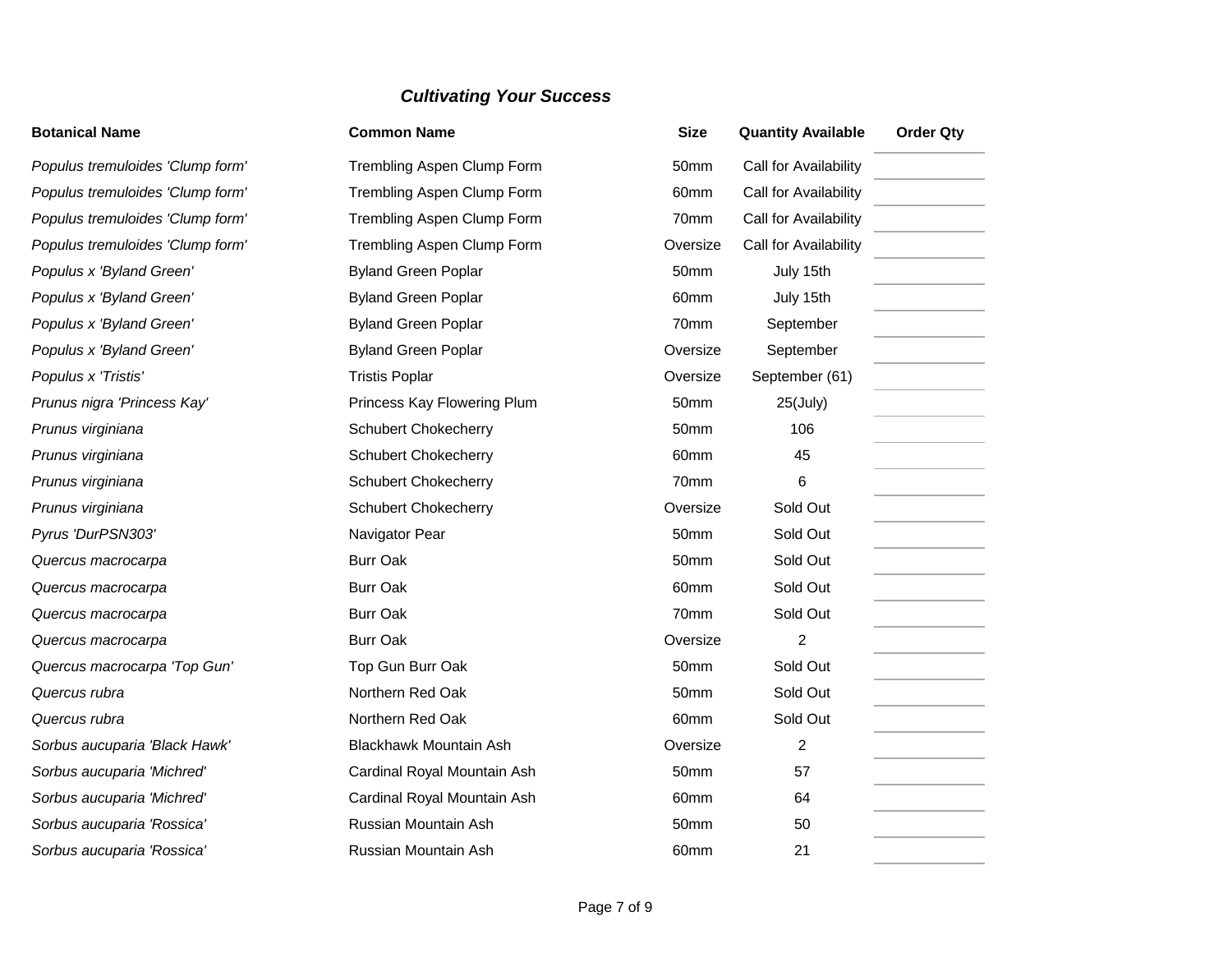| <b>Botanical Name</b>              | <b>Common Name</b>           | <b>Size</b>      | <b>Quantity Available</b> | <b>Order Qty</b> |
|------------------------------------|------------------------------|------------------|---------------------------|------------------|
| Sorbus aucuparia 'Rossica'         | Russian Mountain Ash         | 70mm             | 18                        |                  |
| Sorbus aucuparia 'Rossica'         | Russian Mountain Ash         | Oversize         | Sold Out                  |                  |
| Sorbus decora                      | Showy Mountain Ash           | 50mm             | 149                       |                  |
| Sorbus decora                      | Showy Mountain Ash           | 60mm             | 6                         |                  |
| Sorbus decora                      | Showy Mountain Ash           | 70mm             | 5                         |                  |
| Sorbus decora                      | Showy Mountain Ash           | Oversize         | Sold Out                  |                  |
| Syringa reticulata 'Ivory Pillar'  | Ivory Pillar Japanese Lilac  | 50mm             | 35 (July)                 |                  |
| Syringa reticulata 'Ivory Silk'    | Ivory Silk Japanese Lilac    | 50mm             | 200 (July)                |                  |
| Syringa reticulata 'Ivory Silk'    | Ivory Silk Japanese Lilac    | 60mm             | Sold Out                  |                  |
| Syringa reticulata 'Ivory Silk'    | Ivory Silk Japanese Lilac    | Oversize         | Sold Out                  |                  |
| Syringa reticulata 'Summer Storm'  | Summer Storm Lilac           | 50mm             | Sold Out                  |                  |
| Tilia americana 'American Sentry'  | American Sentry Linden       | 50mm             | Sold Out                  |                  |
| Tilia americana euchlora 'Redmond' | Redmond Linden               | 50mm             | 20 (July)                 |                  |
| Tilia cordata 'Greenspire'         | Greenspire Littleleaf Linden | 50 <sub>mm</sub> | 40                        |                  |
| Tilia cordata 'Greenspire'         | Greenspire Littleleaf Linden | 60mm             | 3                         |                  |
| Tilia cordata 'Greenspire'         | Greenspire Littleleaf Linden | 70mm             | 1                         |                  |
| Tilia flavescens                   | Dropmore Linden              | 50mm             | Sold Out                  |                  |
| Tilia flavescens                   | Dropmore Linden              | 60mm             | Sold Out                  |                  |
| Tilia flavescens                   | Dropmore Linden              | 70mm             | Sold Out                  |                  |
| Tilia flavescens                   | Dropmore Linden              | Oversize         | 1                         |                  |
| Ulmus americana                    | American Elm                 | 50mm             | 11                        |                  |
| Ulmus americana                    | American Elm                 | 60mm             | 5                         |                  |
| Ulmus americana                    | American Elm                 | 70 <sub>mm</sub> | 10                        |                  |
| Ulmus americana                    | American Elm                 | Oversize         | 56                        |                  |
| Ulmus americana 'Brandon'          | <b>Brandon Elm</b>           | 50mm             | $200+$                    |                  |
| Ulmus americana 'Brandon'          | <b>Brandon Elm</b>           | 60mm             | $200+$                    |                  |
| Ulmus americana 'Brandon'          | <b>Brandon Elm</b>           | 70mm             | $200+$                    |                  |